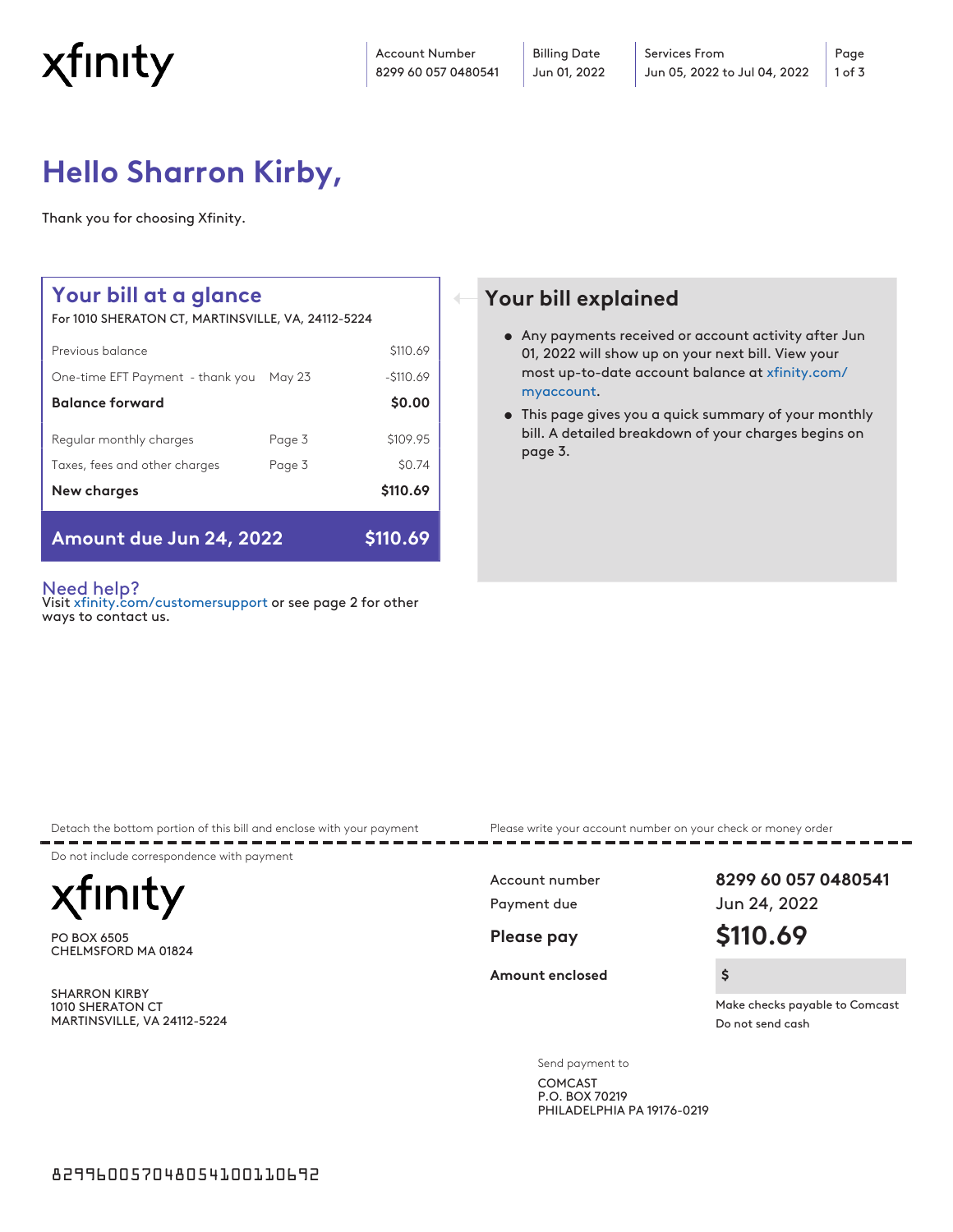#### Move in a minute

Transfer your services in a few simple steps.

It's easy to schedule your move in just about a minute. On the way, you'll stay connected with our WiFi hotspots.

Learn more at xfinity.com/moving.



## Contact us

#### We're here to help.



ം

X

 $\bullet$ 

Chat Visit xfinity.com/chat



App Download the Xfinity app at xfinity.com/apps or in your app store

**& Phone**<br>Call 1-800-xfinity (1-800-934-6489)

Store At your nearest Xfinity store find one at xfinity.com/storelocator

## Our thanks, Your rewards,

There's always something new to explore-and the longer you're with us, the more rewards you get.

See what's new in the Xfinity app.



## **Additional information**

#### **Moving?**

Visit xfinity.com/moving today to help you stay connected to all of your Xfinity services.

#### **Accessibility:**

If you are hearing impaired, call 711. For issues affecting customers with disabilities, call 1-855-270-0379, chat live at support.xfinity.com/accessibility, email accessibility@comcast.com, fax 1-866-599-4268 or write to Comcast at 1701 JFK Blvd., Philadelphia, PA 19103-2838 Attn: M. Gifford.

## Ways to pay

#### $\sqrt{\checkmark}$  Looking to shorten your to-do list?

Set up automatic monthly payments and never worry about remembering to pay your bill again. Enrolling is fast, easy, and free at xfinity.com/autopay.



#### Hello paperless billing, goodbye clutter

With paperless billing, you can pay and view your bill online. It's faster, easier and helps cut down the clutter, not the trees! Visit xfinity.com/ecobill to go green.

## **Additional billing information**

#### Other ways to pay

Visit xfinity.com/myaccount and use the Xfinity app